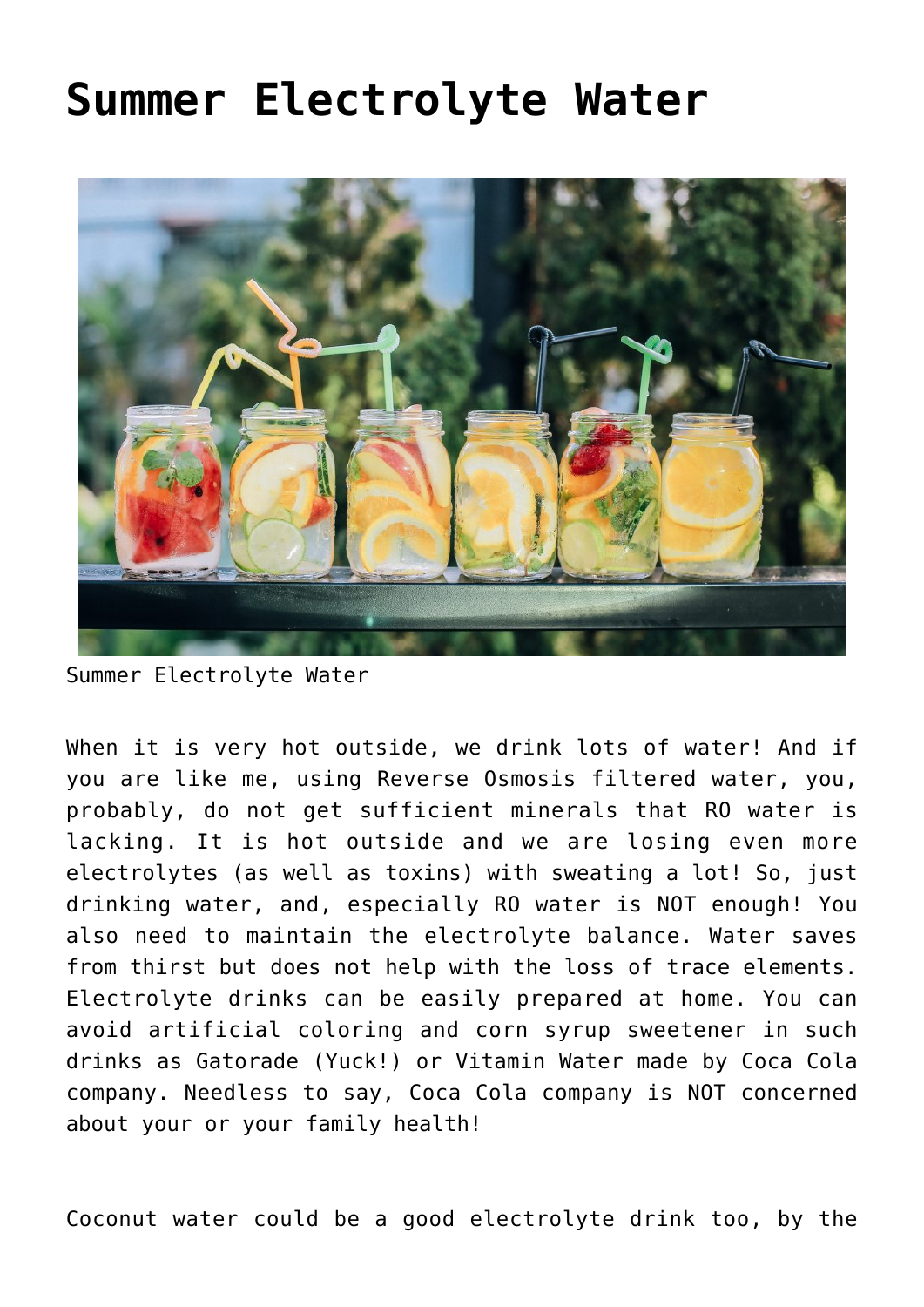way! Especially, for children and picky eaters love coconut water! It is great during stomach bug invasion ("stomach flu") or rotavirus, or at any point of dehydration.

Recipe:

Ingredients:

3-4 glasses of water

1 Cup of freshly squeezed orange juice (can be omitted if you are trying to lose weight)

1 Cup of lemon juice

 $\frac{1}{4}$  teaspoon of raw salt – it is grayish or pink (Himalayan)

1 tablespoon (or to taste) of honey (Stevia or my favorite – Monk Fruit sweetener could be used in place of honey).

- 1. Heat 1 cup of water and leave salt and honey to dissolve if used.
- 2. Add all other ingredients.
- 3. For aroma, you can put fresh herbs mint or basil.